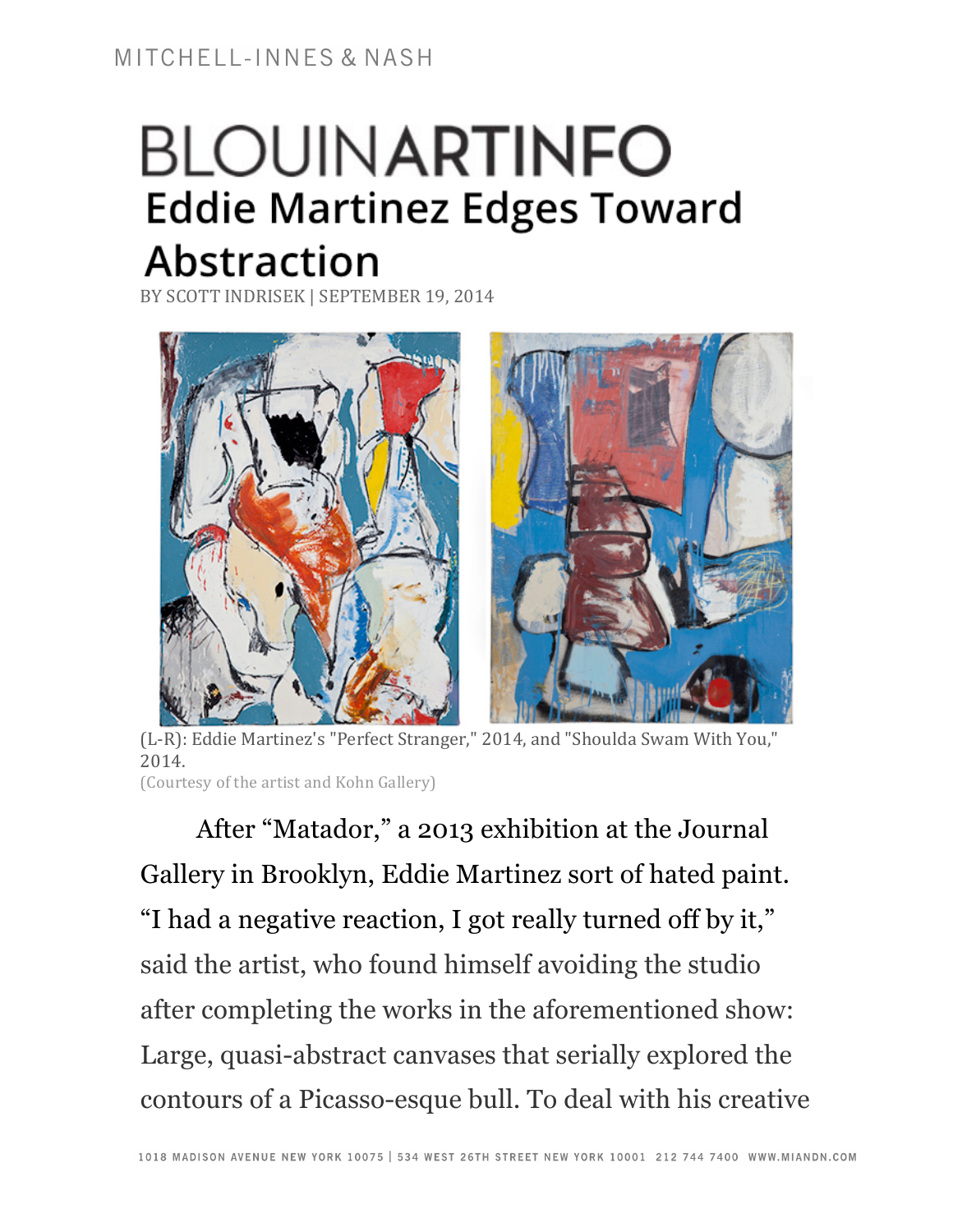## MITCHELL-INNES & NASH

block, Martinez started walking the beach on the North Fork of Long Island during the summer, pondering if three-dimensional work might be the way forward. "I wanted to do sculpture," he explained, "but I didn't know *how* to do it." The answer turned out to be fairly simple: Gather whatever weird or evocative materials are discovered underfoot, and combine them in ramshackle, brightly colored configurations. "This is a lobster trap," Martinez said in his Bed-Stuy studio, pointing out various elements in a series of modest sculptures. "That's a tennis ball. Foam. Milk caps. Rusty things..." A number of these tiny pieces were shown at Half Gallery earlier this year; Martinez also created painted-bronze versions of some, which were nearly impossible to distinguish from the originals.

Upon returning to Brooklyn, Martinez translated the aesthetic of the hand-held sculptures into larger pieces, which — thanks to their human-scale — end up with a more figurative, bodily orientation. Found objects are combined with planks of wood and ample amounts of plaster. For some of these materials, beach-combing proved insufficient. ("I found a marine-material graveyard in Long Island — where buoys go to die,"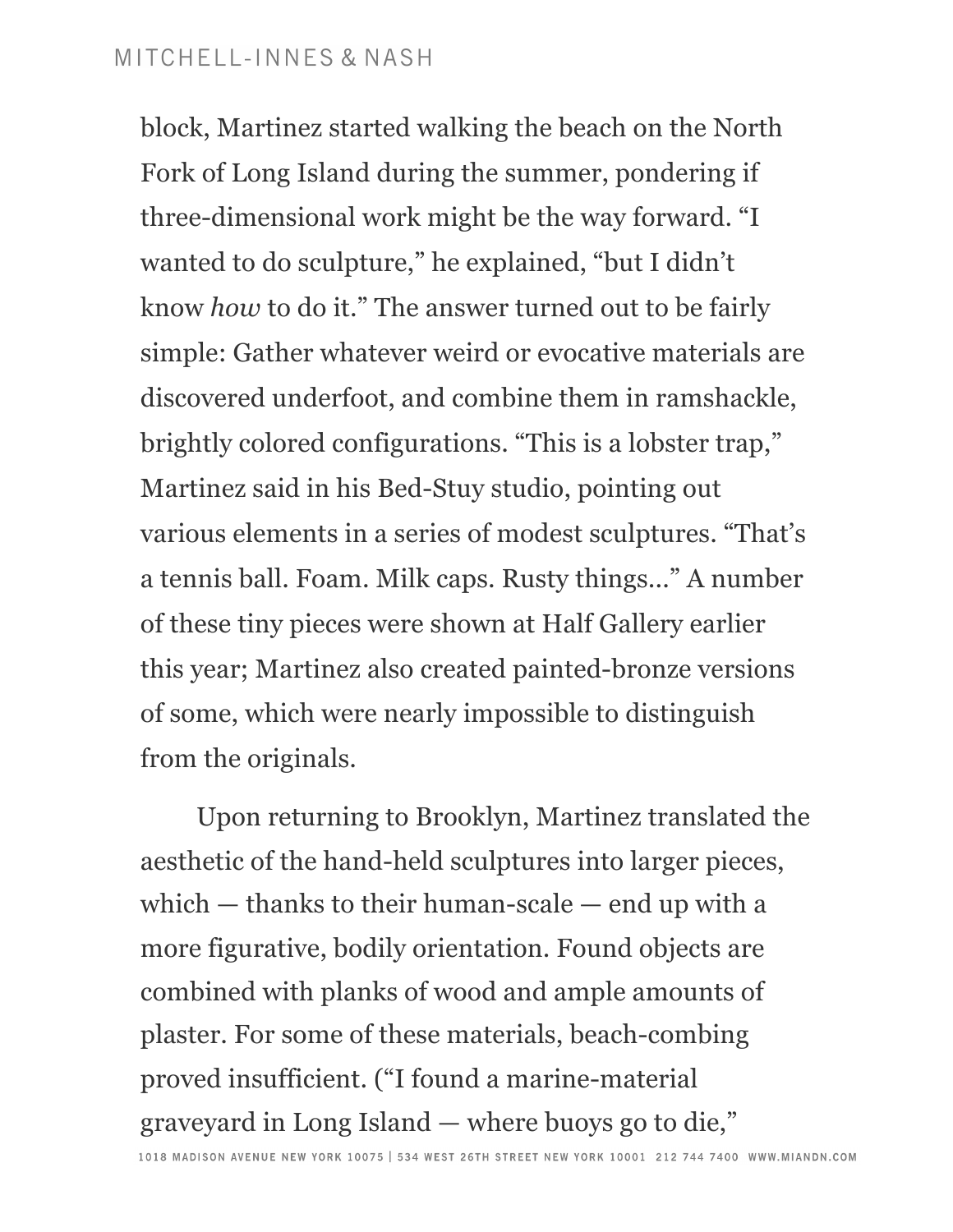Martinez said.) And, thankfully, he started painting again — a series of canvases that are more abstract than ever, gestural and sketchy despite their large-scale, with a surprising amount of breathing room. While the paintings still hew to the cadre of influences that Martinez is often mentioned alongside — Picasso, Willem de Kooning, Philip Guston — they have more or less abandoned the figurative elements of epic earlier work, like "The Feast," a dense triptych from 2010. Baby wipes and other detritus are affixed directly to the surface, along with dirtied-up computer printouts of Martinez's own earlier paintings, which are stuck into the canvas with push-pins.

These new works, along with sculptures and drawings, are on view through October 25 in "Nomader," Martinez's first solo show with Los Angeles's Kohn Gallery. The exhibition title, he said, refers to his own peripatetic childhood, shuffling between both coasts after his parents' marriage dissolved. Paintings like "Perfect Stranger," 2014, collide blobby slabs of primary colors against a marine-blue background. In many ways, they resemble two-dimensional versions of the sculptures. Beginning with the "Matador" canvases, Martinez said he